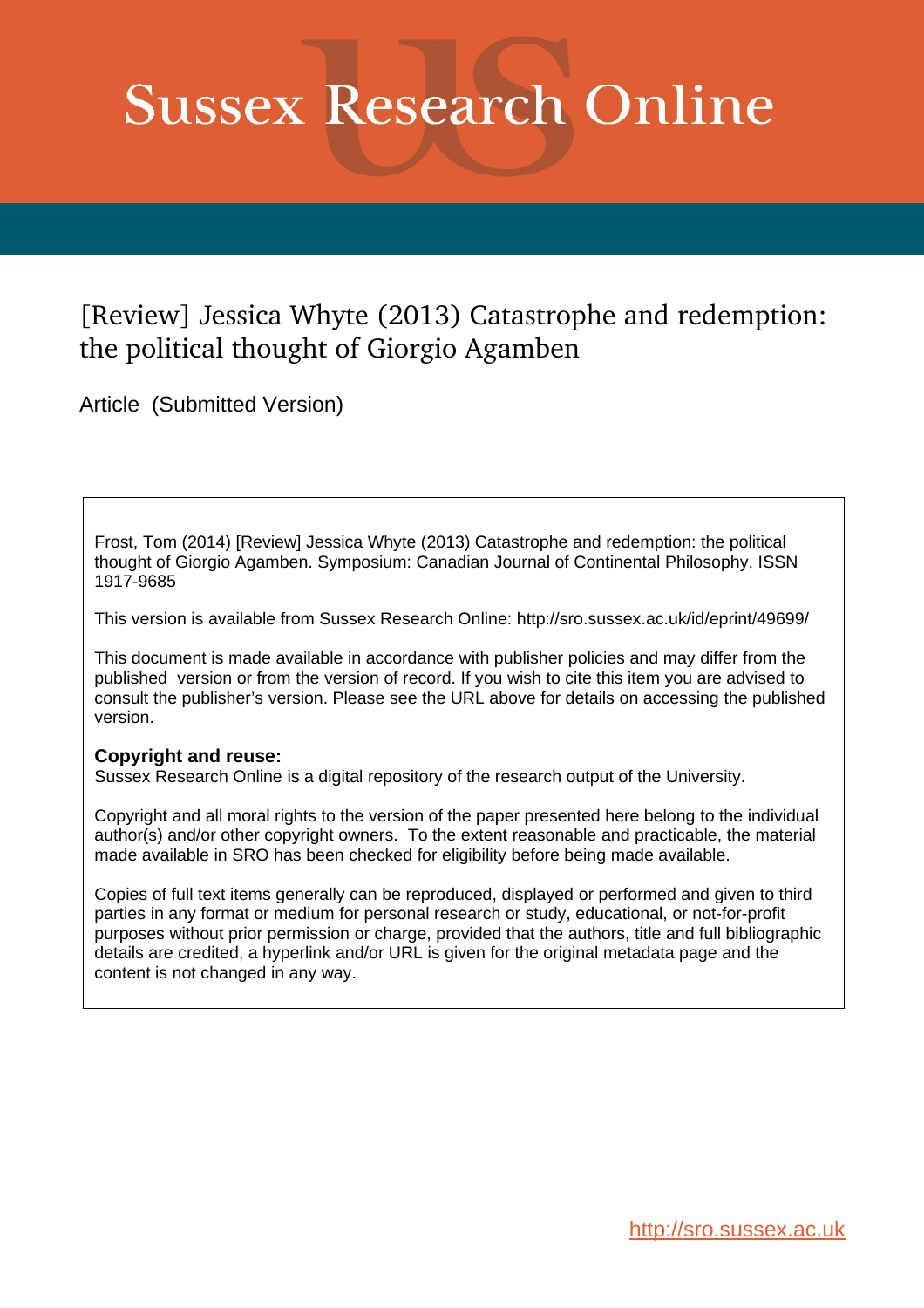### **Jessica Whyte,** *Catastrophe and Redemption: The Political Thought of Giorgio Agamben*  **(SUNY Press, Albany: NY, 2013), 215 pages, ISBN: 9781438448534**

#### *Review by Tom Frost, Lecturer in Legal Theory, University of Sussex*

Academic interest in the thought of Giorgio Agamben has increased almost exponentially in recent years. This popularity has been tied to the fact that Agamben's work appeared to be remarkably prescient. When Agamben declared in *Homo Sacer: Sovereign Power and Bare*  Life that "it is not the city but rather the camp that is the fundamental biopolitical paradigm of the West" (*HS*, 181), he appeared to predict the events of the War on Terror, the detention facilities at Guantanamo Bay and black sites around the world, and the emergency powers passed in many Western states to limit civil liberties and human rights.

Jessica Whyte notes in her introduction to *Catastrophe and Redemption: The Political Thought of Giorgio Agamben* both the fact that reception of Agamben's work has been tied up with these outside events, and that this coincidence led to the obscuring of the underlying philosophical claims in his work (3). Whyte's study focuses on two main issues. Firstly, this volume seeks to explore the redemptive element of his thought. Agamben contends that our time is making possible a new politics which can free human life from sovereign power (3). Within this book, Whyte does engage critically with familiar tropes in Agamben's thought – the camp, his writings on Auschwitz and the *Muselmann*, the state of exception, biopolitics, and the influence of both messianism and Martin Heidegger. Importantly though, Whyte does not simply provide a recounting or a defence of Agamben's thought. In fact, she offers a very important addition to the secondary literature on his thought. Whyte focuses her criticism on what she identifies as the real weakness to his political thought, namely his tendency to see the intensification of the catastrophe of the present as the path to redemption (3). This volume skilfully weaves together Agamben's thought with the author's own voice and argument. Whyte can be said to be inspired by Agamben's philosophical project, but differs from Agamben in clear ways, and extends his project in new directions. The volume therefore would serve both as a clear introduction to Agamben's thought for scholars and students interested in one of the leading lights in Continental philosophy today. It would also appeal to scholars well versed in Agamben's thought, as it offers a connection between the thought of Agamben and Marxism that offers scope for development in future scholarship.

Within *Catastrophe and Redemption* Whyte reads Agamben as heavily influenced by the Marxist tradition. In the first chapter, focusing on Agamben's biopolitics and his relationship to the work of Michel Foucault, Whyte assesses Agamben's claim that Western politics has been a biopolitics since its inception. Chapter 2 moves on to consider Agamben's writings on the state of exception, which he argues today has become the normal form of government through the power of the sovereign to exclude or include persons within the legal and political orders. This leads to Chapter 3, where Whyte considers the ultimate catastrophe—Auschwitz and the figure of the *Muselmann*. The camp here is the combination of the state of exception and biopolitics. Moving on from Agamben's consideration of such catastrophes, Whyte goes on in the remainder of the book to consider redemption within Agamben's work. Chapter 4 is a close reading of Agamben's messianism and its relation to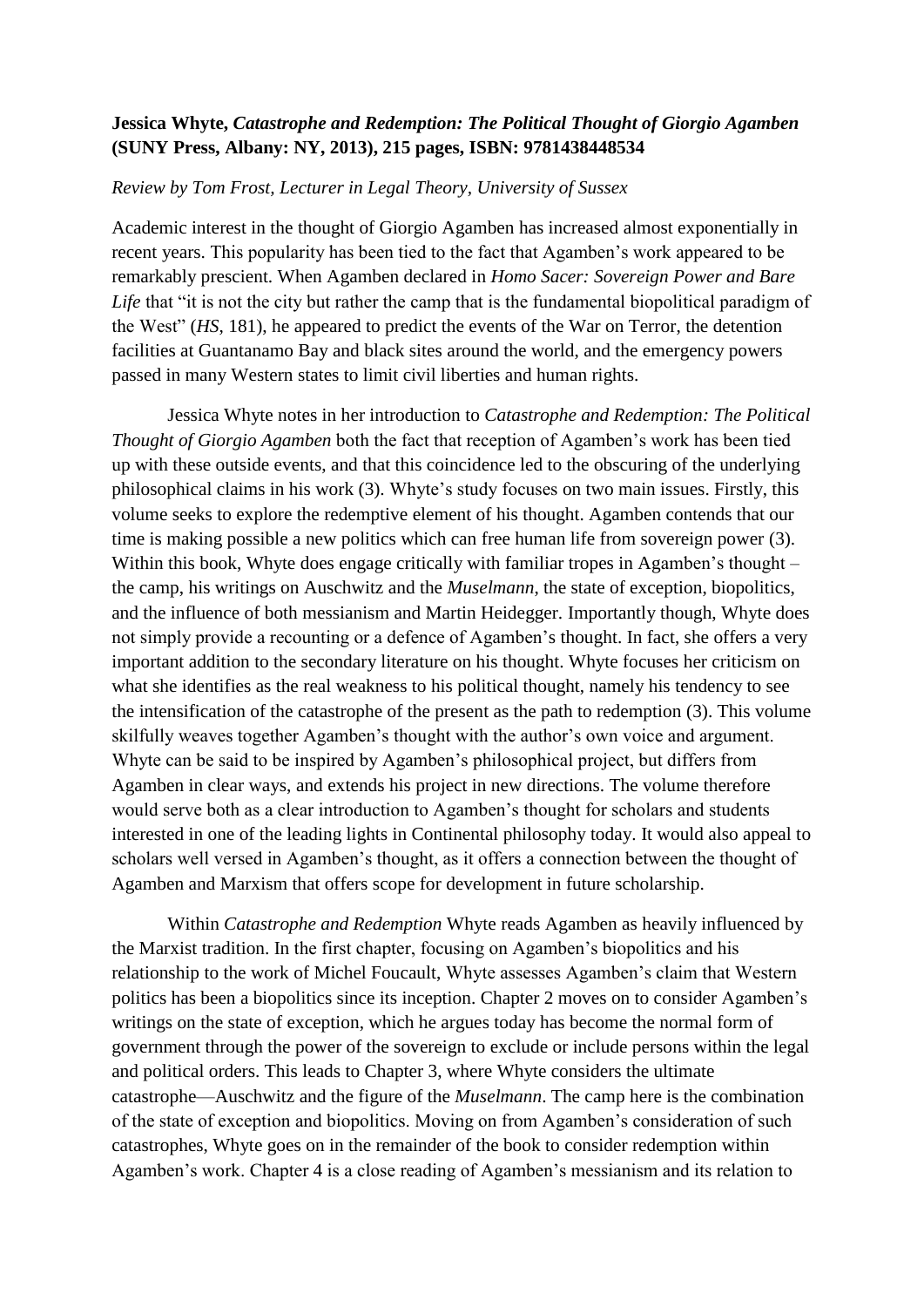the law. Here, Whyte sides with Walter Benjamin's weak messianic power, rather than Agamben's invocation of the figure of Herman Melville's law-scribe Bartleby, who offers the response that he "would prefer not to" when asked any question, as better suited to thinking a form of collective praxis that would break the sovereign ban. Chapter 5 turns to Agamben's world to come. Here, Whyte contends that Agamben ignores the problems of exploitation and the use-value of labour power in his works. As such he is unable to adequately articulate how it would be possible to put human capacities to a new use.

The redemptive qualities of Agamben's thought often appear elusive within his writings, not least because of his claim that ontology is directly political (32). Therefore, Whyte correctly notes that Agamben's writings on potentiality and life are also his contribution to political theory. His hope for the future comes from the collapse of the border between politics and life (44). Despite this, while Agamben (in works such as *The Coming Community*) has often spoken of the life and politics to come, details of this "happy life" have often been scarce, particularly because they are to comprise the final part of his *Homo Sacer* series of works. 1

This volume attempts to reconstruct the history behind Agamben's philosophy, in particular an attempt to counter Agamben's one sided teleology of Western politics. Whyte focuses attention on the "other side" of the political events Agamben analyses in his works (155). She claims, with validity, that the current political malaise in which we live is as much the result of the *defeats* of political movements of the past as it is the direct inheritor of those movements (41-42). In a salient point, she notes that Agamben does not spend any time contemplating what the world would be like where the political struggles of modernity – women's rights, human rights, workers' rights – had not taken place (41). A result of this is that Agamben turns away from active political movements today, which leads, in Whyte's view, to a potential deterministic understanding of social transformation in his work (45). Whyte also points out the deficiencies in Agamben's work in relation to human agency. Agamben does have the tendency in his thought to exclude agency—notably in his treatment of pornography he leaves no room for the roles of political movements in challenging assumptions about the roles of women and the possibilities for sex (138). More importantly in relation to agency and political struggles, Whyte identifies that Agamben has paid insufficient attention to the role of past political struggles in resisting the forms of domination that have existed, especially in relation to human labour (15-16). She also contends that he has been overly dismissive of forms of political praxis that do exist in the present – Whyte provides the example of the protests in Greece after the imposition of stringent austerity measures in 2011 as an example of such a messianic coming politics of which Agamben speaks  $(17)$ .

It is the connection to Greece and capitalism that is the main strength of this book. Whyte situates Agamben within a lineage of Marxian thinkers who contend that the extension

**.** 

<sup>&</sup>lt;sup>1</sup> See Matthew Sharpe, "Only Agamben Can Save Us? Against the Messianic Turn Recently Adopted In Critical Theory," *The Bible and Critical Theory*, vol. 5, no. 3 (2009), 40.1-40.20; Andreas Kalyvas, 'The Sovereign Weaver: Beyond the Camps' in *Politics, Metaphysics and Death: Essays on Giorgio Agamben's Homo Sacer* (ed.) Andrew Norris (Stanford: Stanford University Press, 2005), 116.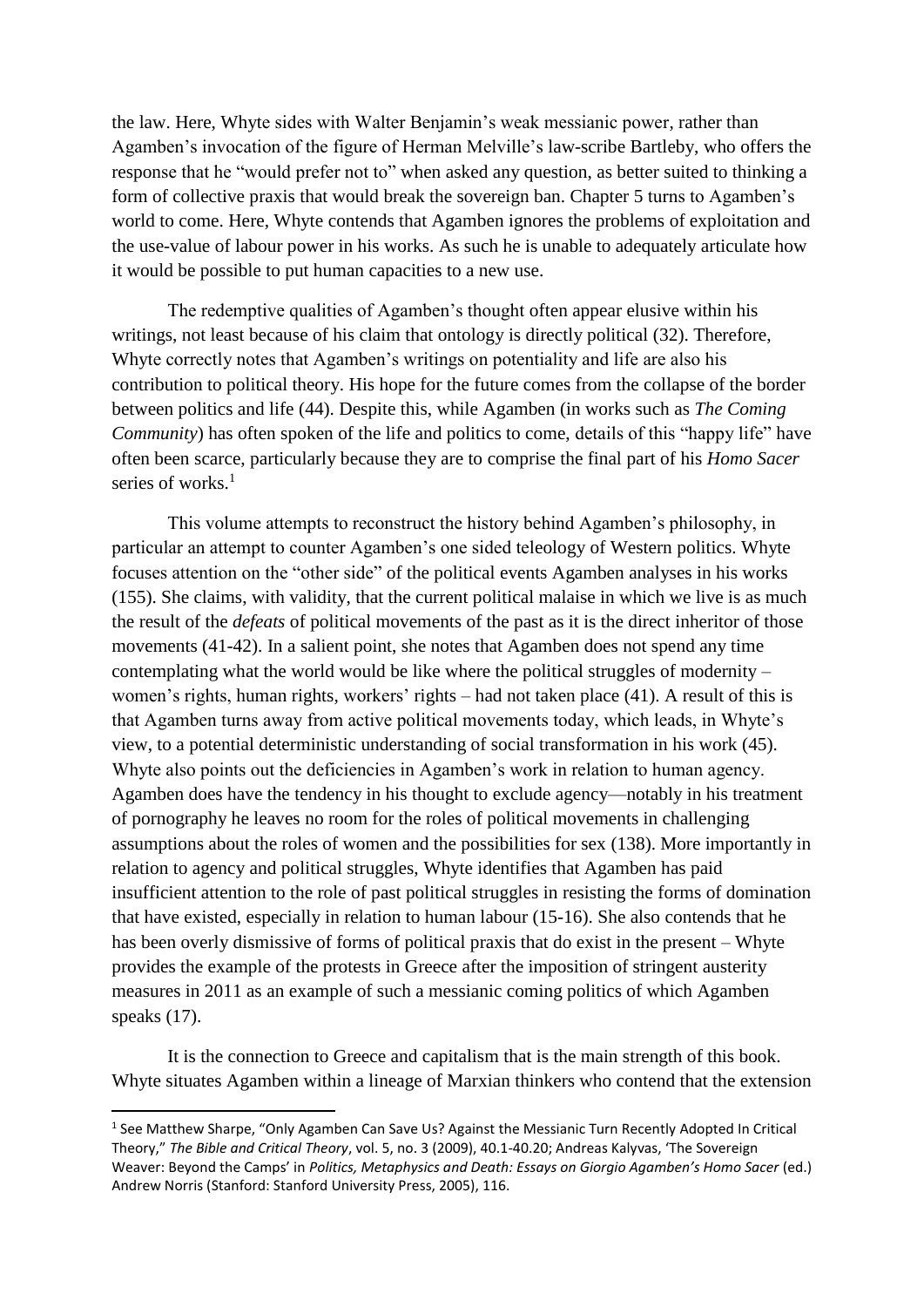of commodification—the "society of the spectacle" in Guy Debord's terms—empties out the use value of commodities, leaving in place empty forms which are made available for new uses (127). Whyte claims that Agamben's analysis of modernity is inadequate of adequately grasping the global dominance of capital (127). Agamben is therefore read as continuing the inquiries of Marx, especially his critique of rights, which Whyte addresses in chapter one, but he ends up dispensing with Marx's analysis of capitalism, speaking only of "modernity" instead (38). As such, Whyte can be read alongside many voices that are sceptical of Agamben's claim that the development of life as a political subject, which he traces to Aristotle (*HS*, 1), paved the way for the Nazi state (40). Whyte does accept that contemporary biopolitics could be traced to the great declarations of rights in the eighteenth century as Agamben claims (41). However, in reconnecting Agamben to the Marxian lineage Whyte makes clear the deficits in Agamben's thought that result from his lack of focus upon historicity.

This theme—the need for leftist thought to engage with concrete forms of social change—looms large throughout the work. Whyte's engagement with Agamben's treatment of Auschwitz is particularly insightful. Engaging with the Holocaust and the camps is fraught with danger, especially as Whyte attempts to elucidate forms of politics and resistance which did exist within the camps (93-94). However, Whyte is careful not to fetishise such forms of action. Instead, she skilfully connects Agamben's writing to Heidegger's influence, in particular *The Question Concerning Technology*. This reading of Agamben is useful, as it both paints his thought as influential for political theory, but also both too optimistic and too pessimistic at the same time (95). Agamben is too pessimistic about the avenues for political transformation that are open to us in the present – as mentioned, Whyte points towards Greece as a possible example for this politics. However, she also contends that Agamben is too optimistic about the redemptive consequences of catastrophe. For Whyte, politics is a necessarily contingent event, a possibility that cannot be determined in advance (94).

While Agamben focuses upon developing a politics of withdrawal, giving the messianic figure of Bartleby as an example of such a life lived in pure potentiality, Whyte counters by noting that the fate of Bartleby at the end of Melville's tale was death (121). Concerned that such a fate could not be seen as "salvation", Whyte adopts the notion of such a politics of withdrawal, but refocuses it, asking what a politics of withdrawal from *capital* would be. Perhaps related to this point, the author is clear that this work does pose more questions than are answered. Whyte concludes that what is necessary is to begin to formulate a political thought within a society where spectacular consumption of useless commodities exists with subsistence living for billions and where a flexible class of people have their belongings made in sweatshops and worry that their holiday destinations are being engulfed in separatist struggles (157). Such a world does not resemble Agamben's world to come. However, Whyte identifies key questions which will need to be asked in order to transform this world. Such questions relate to challenging inequality, challenging capitalism's colonialism of the future, and creating new forms of solidarity. To address these issues, Whyte draws us to her conclusion that it is not enough to accede to teleological formations of